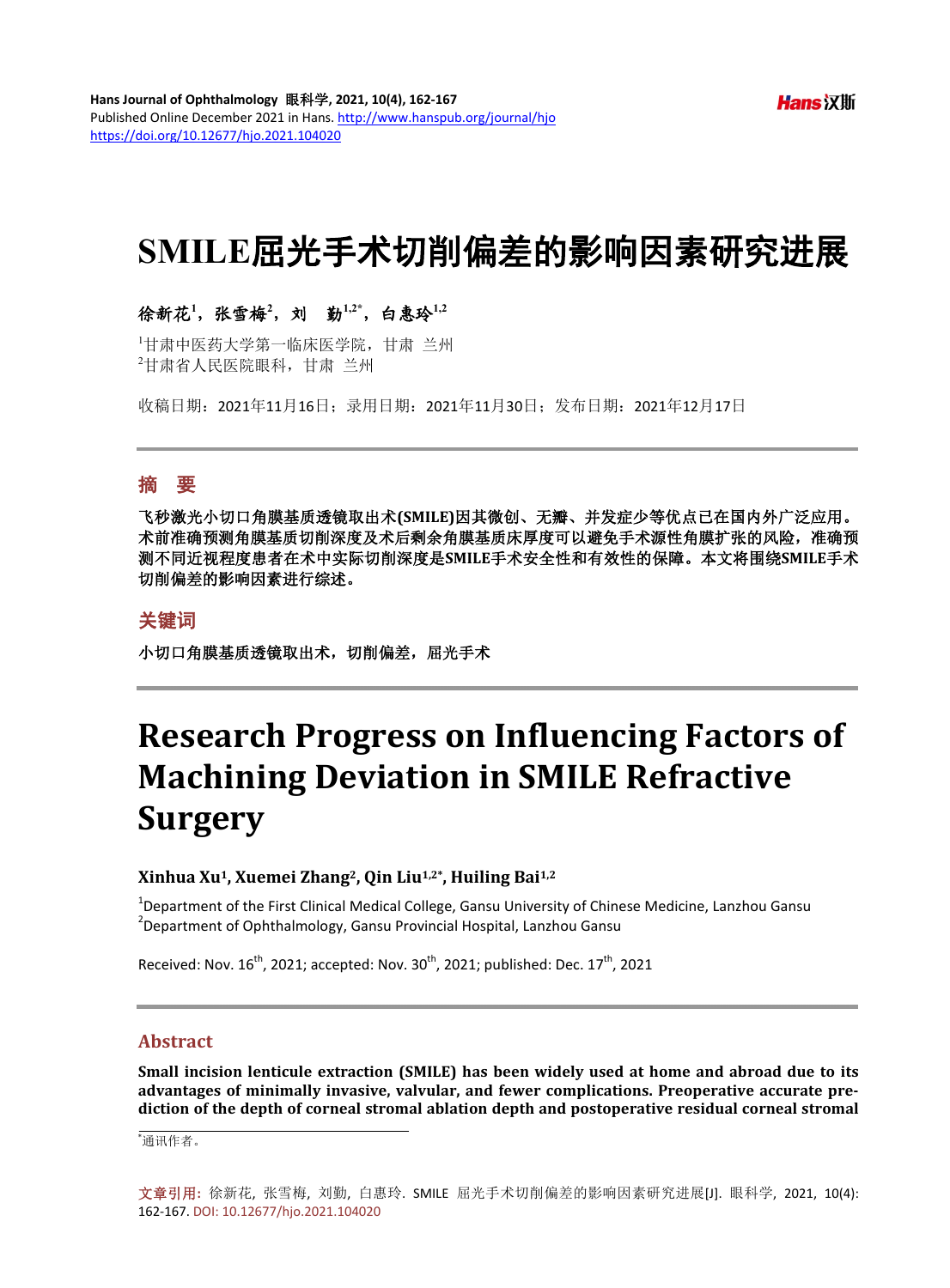**bed thickness can avoid the risk of operationally induced corneal dilatation. Accurate prediction of the actual depth of corneal ablation depth in patients with different myopia levels is the guarantee of the safety and effectiveness of SMILE. This article reviewed the influencing factors of SMILE ablation deviation.**

## **Keywords**

**Small Incision Lenticule Extraction, Ablation Deviation, Refractive Surgery**

Copyright © 2021 by author(s) and Hans Publishers Inc.

This work is licensed under the Creative Commons Attribution International License (CC BY 4.0).

<http://creativecommons.org/licenses/by/4.0/>

 $\boxed{6}$ Open Access

# **1.** 前言

随着受教育压力的增加,户外活动时间的减少以及电子产品的使用,近视人群越来越多。我国学生 视力低下 90%以上的原因是由近视引起的,其中小学生占 50%~60%,中学生占 70%~90%,大学生占 90% 以上[\[1\]](#page-4-0)。由于近视是不可逆的,需要配镜矫正,有些人认为配镜不方便,因此许多成年人选择屈光手术 进行治疗。角膜屈光手术是用飞秒激光或准分子激光矫正视力[\[2\]](#page-4-1)。小切口角膜基质透镜取出术(small incision lenticule extraction, SMILE)是通过飞秒激光在角膜基质内直接制作微透镜,并从 2 mm 的侧切口取 出角膜基质透镜,从而改变了角膜厚度和曲率。角膜中主要的抗张强度组织是前弹力层和前部基质层[\[3\]](#page-4-2) [\[4\]](#page-4-3) [\[5\]](#page-4-4) [\[6\]](#page-4-5),前弹力层是由随机方向排列的胶原纤维和氨基葡聚糖构成,是角膜组织中粘附性抗张强度最 大的一层[\[7\]](#page-4-6) [\[8\]](#page-4-7)。而角膜组织的 90%是由角膜基质层构成,决定角膜生物力学特性的主要部位。以往研究 发现,角膜生物力学特性与角膜扩张和圆锥角膜的发生、发展有着密切的关系[\[9\]](#page-4-8)。因此,术前准确预测 术后切削深度的偏差及剩余角膜基质床厚度是评估 SMILE 手术稳定性及安全性的一项重要指标,可以有 效避免术后发生角膜扩张的风险。切削偏差是指中央角膜实际切削深度与预计切削深度差值的绝对值, 其中预计切削的深度(predicted ablation depth)是指全飞秒激光系统计算出的理论切削值,实际切削深度 (actual ablation depth)是指术前角膜中央厚度减去术后角膜中央厚度。本文就 SMILE 屈光手术切削偏差的 影响因素进行阐述。

# **2.** 常用角膜厚度测量方法导致的切削误差

## **2.1. A** 型超声波测量**(**简称 **A** 超**)**

A 型超声波测量的原理是:超声声波沿一定方向传播,在不同组织交界处发生反射,接受反射回来 的声信号,并将其转化为电信号,经过放大、检波、修饰,形成波形加以分析得出角膜厚度。通过 A 超 测量角膜时,嘱患者平躺于检查床上,结膜囊内滴入表面麻醉剂,嘱患者双眼固视正上方物体,检查者 手持 A 超探头垂直并轻触中央角膜表面进行测量。A 超测量角膜厚度是目前临床公认的角膜厚度测量的 金标准[\[10\]](#page-4-9)。A 超具有很高的轴向分辨能力,组织鉴别能力,精确度可以达到 0.001 mm,并且应用范围 广泛,不仅可以应用于角膜屈光手术,还可以通过测量眼轴和角膜曲率后计算人工晶体的精确度。A 超 可以测量角膜任意一点的厚度。但是 A 超测量角膜厚度也存在一定的缺点。首先 A 超作为接触式角膜厚 度测量方法, 容易造成角膜医源性感染、机械性损伤或上皮缺损的风险;其次,利用 A 超测量角膜厚度 前需要使用表面麻醉剂,容易造成角膜组织不同程度的水肿,引起角膜厚度测量结果偏大,而且 A 超探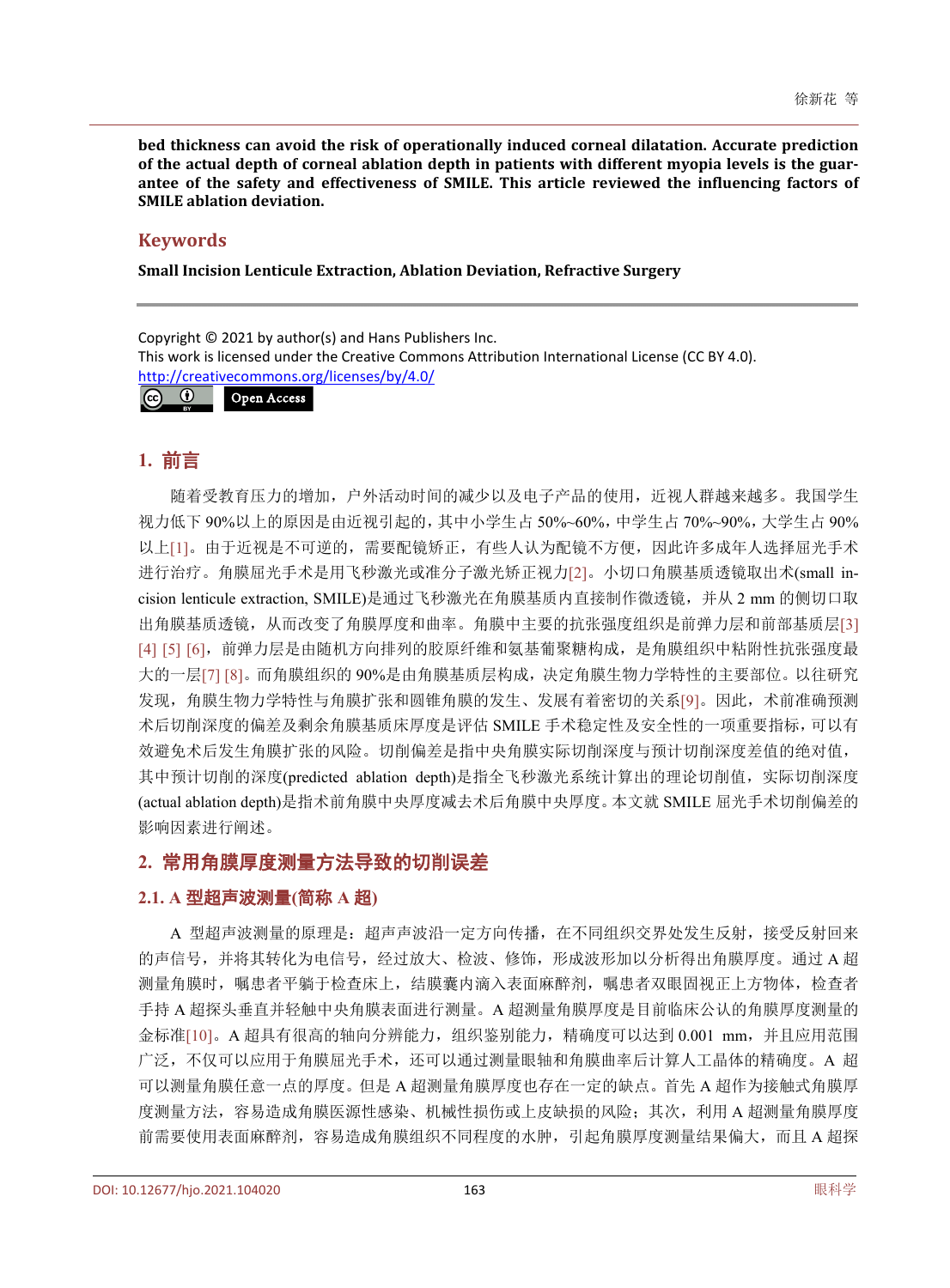头紧贴角膜表面测量时,将移除角膜表面的泪膜层,且当操作者在操作过程中极有可能挤压角膜,使角 膜厚度测量的真实值减小。在角膜屈光术后,角膜发生水合作用,组织形态重建,不同组织界面边界异 常,也会影响角膜厚度测量的准确性。由于前房的组织密度与角膜的后弹力层、内皮层相近, A 超在测 量角膜厚度时,对角膜后表面的判断稳定性欠佳,会对测量结果造成显著影响[\[11\]](#page-5-0);最后,由于 A 超测 量仪无定位装置,难以保证同一点厚度多次测量时定位一致,这会使角膜厚度的平均误差偏大,影响 SMILE 手术的安全性。

#### **2.2.** 超声生物显微镜**(Ultrasound Biomicroscopy, UBM)**

UBM 原理是利用其探头发射 50 MHz 的高频超声波, 穿透组织表层 5 mm, 分辨率达 20~60 um, 从 而获得清晰的眼前节超微结构图像。通过 UBM 测量角膜厚度时,使被检者取仰卧位,行表面麻醉后, 将眼杯放于结膜囊内,眼杯内加入适量灭菌注射用水,使用超声探头,将探头置于眼球角膜中央垂直线 上进行检查,角膜厚度为角膜前表面的第一道强回声至角膜后表面的最后一道强回声之间的距离,将不 同部位的清晰结构储存后进行测量[\[12\]](#page-5-1)。其优点是不受角膜透明度的影响,可以测量瘢痕角膜及混浊角膜 处的厚度; 但是 UBM 的探头需要接触角膜, 其重复性较差, 并且需要被检查者采用卧位, 容易受到体 位改变、固视欠佳、测量位置改变而造成误差,而且 UBM 是在介质中测量,可能因介质的影响引起角 膜厚度测量值的增加。以上都会影响 SMILE 切削深度的准确性,导致切削偏差值增大。UBM 检查时还 会因操作不当,引起角膜上皮缺损等机械性损伤,有感染的风险[\[13\]](#page-5-2)。

### **2.3. Pentacam** 眼前节综合分析系统

Pentacam 系统采用蓝色二极管激光, 波长为 475 um, 通过测量探头在 360°内旋转, 在 2 s 内拍摄 25 张或 50 张图像,同时系统检测眼球运动并进行内部矫正,然后将测量的图像传输到计算机,经过相关软 件处理获得图像[\[14\]](#page-5-3)。检查过程中要求在暗室自然瞳孔状态下进行,要求被检查者取坐位,检查前让被检 者眨两下双眼,使泪液充分分布于角膜表面。检查结束后按要求只接受成像质量显示 OK 的检测结果。 连续测量至少 3 次, 取平均值作为测量值。Pentacam 系统可以提供角膜中心的多次多点测量, 操作简单, 可重复性好,提高了测量结果的准确性,并且可以手动得到任一点的角膜厚度和后表面高度,甚至对于 难以检测或曲率高度异常的复杂角膜测量具有重要意义,也可以观察动态角膜疾病的进展。但是 Pentacam 系统基于光学原理的测量仪,对角膜透明度有要求,测量混浊的角膜厚度则测量值不准确,若被检者眼 睑睁开不全、泪膜不稳定或睫毛遮挡,也会影响测量结果;而且此系统扫描时间极短,对被检者的配合 要求较高,大幅度的眼球转动易造成测量值不准确。有研究发现 Pentacam 系统所测正常中央角膜厚度值 比 A 超小 5~10 um, 认为测得的中央角膜厚度值更有价值、更安全, 可作为屈光手术的的角膜厚度测量 方法的首选及 A 型超声测厚仪互补[\[15\]](#page-5-4)。

在一项研究中,郝更生等[\[16\]](#page-5-5)利用 Pentacam 系统和 A 超对 112 例拟行准分子激光角膜屈光手术的被 检者右眼进行中央角膜厚度测量,结果显示: Pentacam 系统(538.63 ± 31.55) um, A 超角膜厚度测量仪 (541.02 ± 30.45) um,两者差异具有统计学意义(*t* = −3.414,*p* = 0.001)。Pentacam 系统与超声测厚法具有 较好的一致性。

#### **2.4. Orbscan II** 眼前节分析仪

Orbscan II 眼前节分析仪是由裂隙扫描技术与 Placido 系统组成。是利用光学裂隙扫描的原理, 以蓝 色发光二极管激光光源发出 45˚角裂隙光束投射到角膜表面,最终可以得到 240 个点,可根据角膜前后表 面的高度差计算出全角膜厚度和角膜最薄点的厚度[\[17\]](#page-5-6)。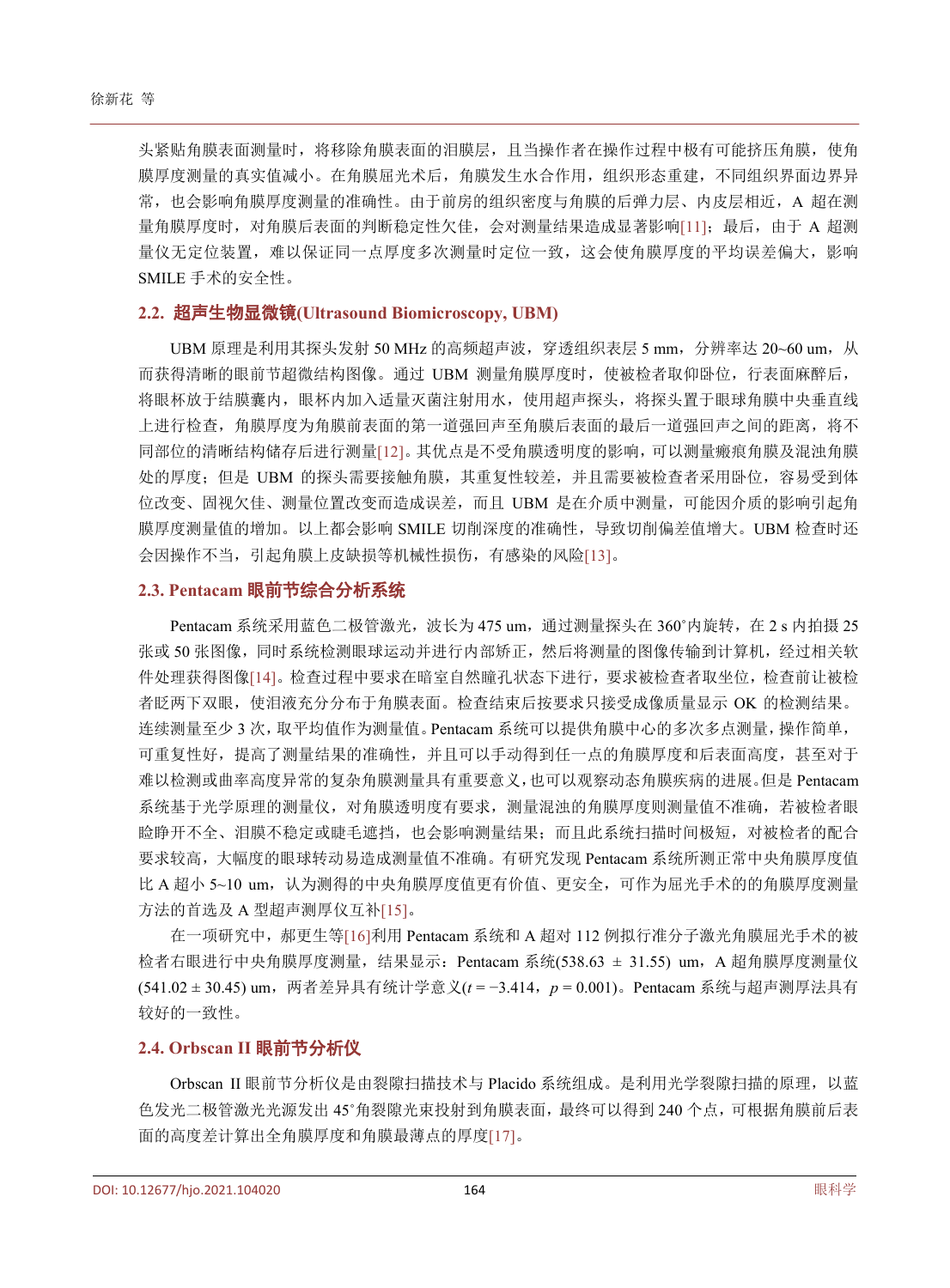Orbscan II 是一种智能化非接触式的角膜厚度测量仪,无需 A 超的定位探头, 能更加精确的得到角 膜表面的每一点的厚度值,而且 Orbscan II 扫描范围广泛,可以提供角膜前后表面高度、角膜中央及周 边厚度、角膜最薄点、角膜直径、虹膜前表面、瞳孔直径、晶体前表面、Kappa 角等重要数据,还提供 了角膜后表面的 Diff 值,可以更加直观的发现角膜后表面的轻微异常,对圆锥角膜的诊断具有重要意义。

Orbscan II 的缺点是其为光学测量仪器,该系统测量精确度可能会受到光学质量变化或角膜透明度的 影响。当角膜伴有混浊、水肿或手术引起的光密度改变时,测量结果可能存在较大偏差。Chakrabarti HS 等[\[18\]](#page-5-7)分别用 Orbscan II 和超声波测量仪对 59 例(101 眼)正常人进行中央角膜厚度的测量,A 超和 Orbscan II 测量的结果分别为 538.0 μm 和 566.6 μm,Orbscan II 所测得角膜厚度值大于 A 超所测得结果。Yaylali V 等[\[19\]](#page-5-8)采用回归分析评估 A 超和 Orbscan II 之间的关系,发现两种设备之间呈显著的线性回归关系,两个 设备相差一个常数(截距和斜率),这说明两个设备测量测量的中央角膜厚度值是不同的,不可以直接替换, Orbscan II 系统测量的精确性研究仍存在争议。Jonuscheit S 等[\[20\]](#page-5-9)对比 Orbscan II 和超声测厚仪测量角膜 厚度的重复性,发现 Orbscan II 具有良好的重复性。但重复性还需要大样本临床研究证实。此外,在实 际操作中,只有患者角膜中心与光扫描区中心、扫描光线的焦点三点在一条直线上,才能扫描整个角膜; 并且睑缘对角膜图像获取的干扰、眼球的轻微移动均可对角膜厚度的测量产生影响,这对被检者的配合 要求较高,限制了其在儿童或视力差的被检查者中的使用。

综上所述,手术前精确的测量中央角膜厚度对提高 SMILE 手术的安全性、术前筛查圆锥角膜及防止 术后医源性角膜扩张具有重要意义。切削偏差受角膜厚度测量方法影响,目前角膜厚度测量的方法众多, 各种测量方法都有优缺点,任何一种方法并不能完全替代其他测量方法,不同仪器间测量的角膜厚度值 应对比分析,为屈光手术的设计提供更可靠的数据。

## **3. SMILE** 术后角膜上皮代偿性增生引起的切削偏差

角膜上皮代偿性增加是角膜上皮的一种潜能,是角膜上皮为补偿基质表面形态改变而发生的厚度变 化的过程,旨在维持角膜光学面的完整性。苏杰等[\[21\]](#page-5-10)通过研究 16 只兔准分子激光角膜切削术(PRK)和 去瓣Epi-LASIK对不同屈光度眼术后角膜创伤愈合反应机制发现在高度近视组PRK术后炎性细胞明显高 于去瓣 Epi-LASIK, 在低度近视组未见明显区别。而在同一种术式中术前预矫正屈光度数越高, 切削深 度越大,炎症反应越重,基质愈合反应程度越明显[\[22\]](#page-5-11);角膜上皮与基质 NF-kB 的表达与炎症反应有关。 NF-kB 存在静止细胞的细胞质中, 当细胞受到刺激后可以使 NF-kB 活化, NF-kB 进入细胞核, 多种细胞 因子启动转录和翻译,释放大量炎性介质。最主要的炎性介质是白介素-1 (IL-1) [\[23\]](#page-5-12)。当 IL-1 与角膜基 质浅层细胞表面的 IL-1 受体结合后诱导具有 Fas 受体的角膜细胞表达 FasL,继而引起自分泌性组织死亡 [\[24\]](#page-5-13)。通过对新西兰白兔行 SMILE 手术进行研究发现:角膜基质线粒体细胞在 SMILE 术后 1 个月内水肿 明显[\[25\]](#page-5-14),术后 3 个月水肿基本消失;术后 1 天时角膜基质中的胶原纤维未被破坏,基质层前部的细胞活 性良好,在切口处可见排列混乱的纤维、细胞碎片清晰以及含有大量次级溶酶体的吞噬细胞,角膜的层 间区还可见大量多核细胞及含有纤维片段的吞噬细胞。术后 1 周可见到潜在性腔隙,角膜切口处角膜层 间融和,不同角膜层均与细胞的黏液状分泌物融和,这体现了 SMILE 术后角膜的愈合反应。Luft 等[\[26\]](#page-5-15) 观察 SMILE 治疗近视后角膜上皮厚度的变化发现 SMILE 术后角膜上皮明显增生, 在术后 3 个月角膜上 皮厚度保持稳定,上皮增生程度与屈光矫正度数密切相关。因此角膜上皮的增生会引起切削偏差。

## **4.** 散瞳剂引起的切削偏差

SMILE 术前散瞳测量中央角膜厚度是确保 SMILE 手术安全性的重要指标。曾原等[\[27\]](#page-5-16)研究发现复方 托吡卡胺点眼 1 小时后中央角膜厚度增加,4 小时后对中央角膜厚度的影响消失。在散瞳行眼底检查时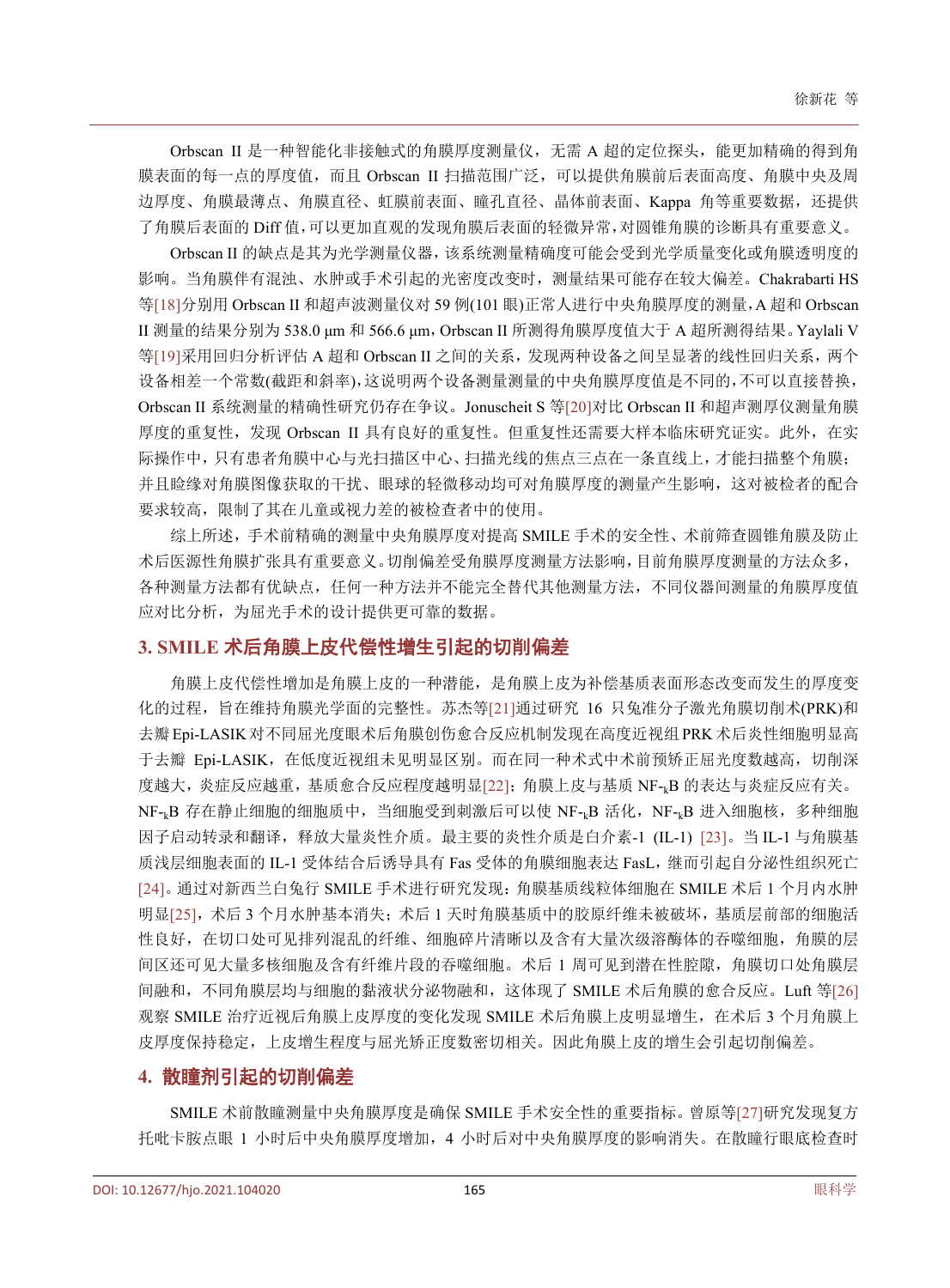复方托吡卡胺滴眼液与角膜上皮接触,可能破坏了泪膜上皮细胞之间的连接系统,使角膜组织发生水肿, 散瞳后增加了中央角膜厚度,从而导致切削偏差增大。因此应在散瞳前或散瞳后 4 小时测量中央角膜厚 度,为 SMILE 手术提供确切的参考。

#### **5.** 角膜生物力学改变导致的切削偏差

角膜基质层是角膜的主要构成组织,角膜抗张强度主要来源于此组织结构。角膜基质层的胶原纤维 成分和纤维结构决定了角膜生物力学的弹性性能。角膜基质层的厚度与角膜抗张强度呈负相关。SMILE 制作微透镜过程中切断了角膜帽与剩余基质床之间的薄层角膜基质组织,角膜帽中央纤维组织回缩,其 下方的角膜浅基质层受力变小,导致基质层扩张。角膜基质层扩张导致角膜帽底层和剩余角膜基质床顶 层之间存在微小距离,此距离将会增大术后中央角膜厚度,引起 SMILE 术后切削偏差的产生。

#### **6.** 小结

SMILE 在矫正屈光不正方面得到广泛的应用,其有效性、安全性及可预测性备受人们关注,准确把 握 SMILE 手术中的实际切削深度,减少切削偏差,可以有效避免因剩余角膜基质床过薄而引起术源性圆 锥角膜或角膜扩张,提高手术的安全性。在 SMILE 手术中,欲矫正的等效球镜度数越高,术中切削的角 膜组织越多。切削偏差受角膜厚度测量方法、SMILE 术后角膜上皮代偿性增生、散瞳剂检查及角膜生物 力学改变的影响,因此术前应精确测量中央角膜厚度,手术中角膜切削量保证在安全范围内,术后剩余 角膜基质床厚度不低于 280 μm,保证患者术后有良好的视觉质量。

## 基金项目

甘肃省卫生行业科研计划项目(GSWSKY-2018-32)。

# 参考文献

- <span id="page-4-0"></span>[1] 季成叶, 林海. 中国汉族中小学生视力低常患病率的地区差异[J]. 中国学校卫生, 2000, 21(3): 208-209.
- <span id="page-4-1"></span>[2] Xie, Y., Zhao, L., Yang, X., *et al*. (2020) Screening Candidates for Refractive Surgery with Corneal Tomographic-Based Deep Learning. *JAMA Ophthalmology*, **138**, 519-526[. https://doi.org/10.1001/jamaophthalmol.2020.0507](https://doi.org/10.1001/jamaophthalmol.2020.0507)
- <span id="page-4-2"></span>[3] Dupps, W.J. and Wilson, S.E. (2006) Biomechanics and Wound Healing in the Cornea. *Experimental Eye Research*, **83**, 709-720[. https://doi.org/10.1016/j.exer.2006.03.015](https://doi.org/10.1016/j.exer.2006.03.015)
- <span id="page-4-3"></span>[4] Müller, L.J., Pels, E. and Vrensen, G.F. (2001) The Specific Architecture of the Anterior Stroma Accounts for Maintenance of Corneal Curvature. *British Journal of Ophthalmology*, **85**, 437-443.<https://doi.org/10.1136/bjo.85.4.437>
- <span id="page-4-4"></span>[5] Boote, C., Dennis, S., Newton, R.H., Puri, H. and Meek, K.M. (2003) Collagen Fibrils Appear More Closely Packed in the Prepupillary Cornea: Optical and Biomechanical Implications. *Investigative Ophthalmology & Visual Science*, **44**, 2941-2948[. https://doi.org/10.1167/iovs.03-0131](https://doi.org/10.1167/iovs.03-0131)
- <span id="page-4-5"></span>[6] Randleman, J.B., Dawson, D.G., Grossniklaus, H.E., *et al*. (2008) Depth-Dependent Cohesive Tensile Strength in Human Donor Corneas: Implications for Refractive Surgery. *Journal of Refractive Surgery*, **24**, S85-S89. <https://doi.org/10.3928/1081597X-20080101-15>
- <span id="page-4-6"></span>[7] Komai, Y. and Ushiki, T. (1991) The Three-Dimensional Organization of Collagen Fibrils in the Human Cornea and Sclera. *Investigative Ophthalmology & Visual Science*, **32**, 2244-2258.
- <span id="page-4-7"></span>[8] Dawson, D.G., Grossniklaus, H.F., McCarey, B.E., *et al*. (2008) Biomechanical and Wound Healing Characteristics of Corneas after Excimer Laser Keratorefractive Surgery:Is There a Difference between Advanced Surface Ablation and Sub-Bowma's Keratomileusis? *Journal of Refractive Surgery*, **24**, S90-S96. <https://doi.org/10.3928/1081597X-20080101-16>
- <span id="page-4-8"></span>[9] Ambrósio, R., Dawson, D.G., Salomão, M., *et al*. (2010) Corneal Ectasia after LASIK despite Low Preoperative Risk: Tomographic and Biomechanical Findings in the Unoperated, Stable, Fellow Eye. *Journal of Refractive Surgery*, **26**, 906-911. <https://doi.org/10.3928/1081597X-20100428-02>
- <span id="page-4-9"></span>[10] Marsich, M.W. and Bullimore, M.A. (2000) The Repeatability of Corneal Thickness Measures. *Cornea*, **19**, 792-795. <https://doi.org/10.1097/00003226-200011000-00007>